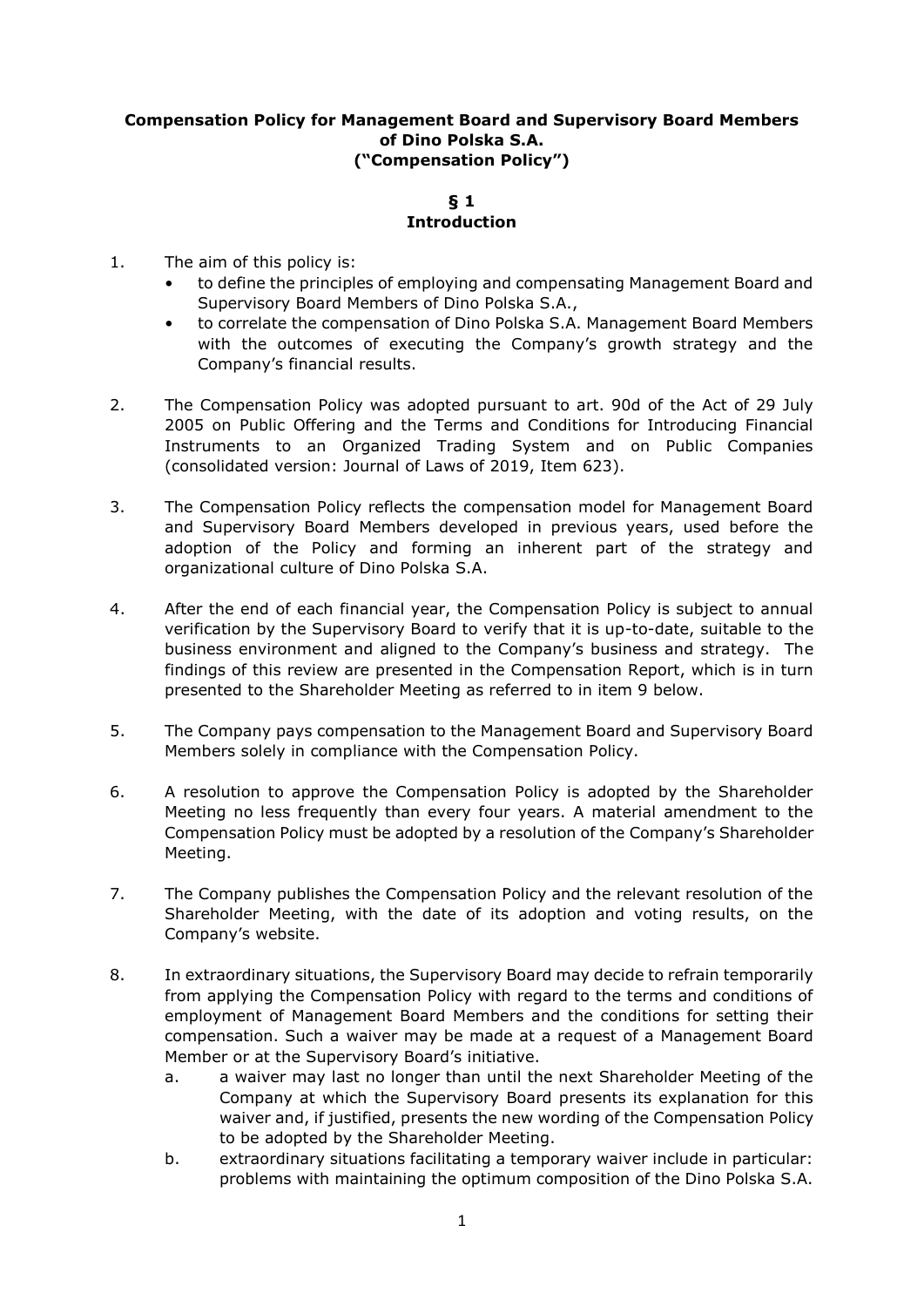Management Board; a material change in the Company's profitability or financial stability; a material change in the Company's growth strategy.

- 9. Every year, the Company's Supervisory Board prepares a compensation report and presents it to the Shareholder Meeting to obtain its opinion. The Company shall publish the resolution with the Shareholder Meeting's opinion on its website.
- 10. The proper implementation of the Compensation Policy to Management Board Members is supervised by the Supervisory Board.
- 11. Before the Compensation Policy is presented to the Shareholder Meeting for adoption, the Supervisory Board must first endorse it. The same procedure is used when material amendments are introduced to the wording of the Compensation Policy.

# **§ 2**

### **Key principles of employing Management Board Members of Dino Polska S.A.**

- 1. Appointing, dismissing and suspending of the Company's Management Board members, setting their compensation and granting bonuses are powers of the Company's Supervisory Board.
- 2. Management Board Members are employed by the Company under employment contracts.
- 3. Agreements with Management Board Members are signed on behalf of the Company by the Supervisory Board Chairperson or by another member of the Supervisory Board, on the basis of an authorization granted by a resolution of the Supervisory Board.
- 4. Contracts with Management Board Members are entered into for an indefinite term and may be terminated with three months' notice.
- 5. An employment contract requires the Management Board Member to refrain from involvement in any business competitive to that of the Company or of the Subsidiaries during the employment relationship and for a period of 12 months following the expiration or termination of the employment contract for any reason.
- 6. A contractual penalty is envisaged for breaching the non-competition clause during the term of the contract. The contractual penalty is set no lower than 6 times the average monthly compensation obtained by the pertinent Management Board member, with an option allowing for the Company's pursuit of damages for any loss whose value is greater than the amount of the contractual penalty.
- 7. A contractual penalty is provided for a breach of the non-competition clause after the termination of the contract. The contractual penalty is set at a level no lower than 2 times the amount received by the pertinent Management Board Member as compensation referred to in §3 item 8, with an option allowing for pursuit of damages for any loss whose value is greater than the amount of the contractual penalty.
- 8. No Management Board Member may pursue any competitive interests or participate in any competing companies as a shareholder or member of its authorities without the consent of the Supervisory Board.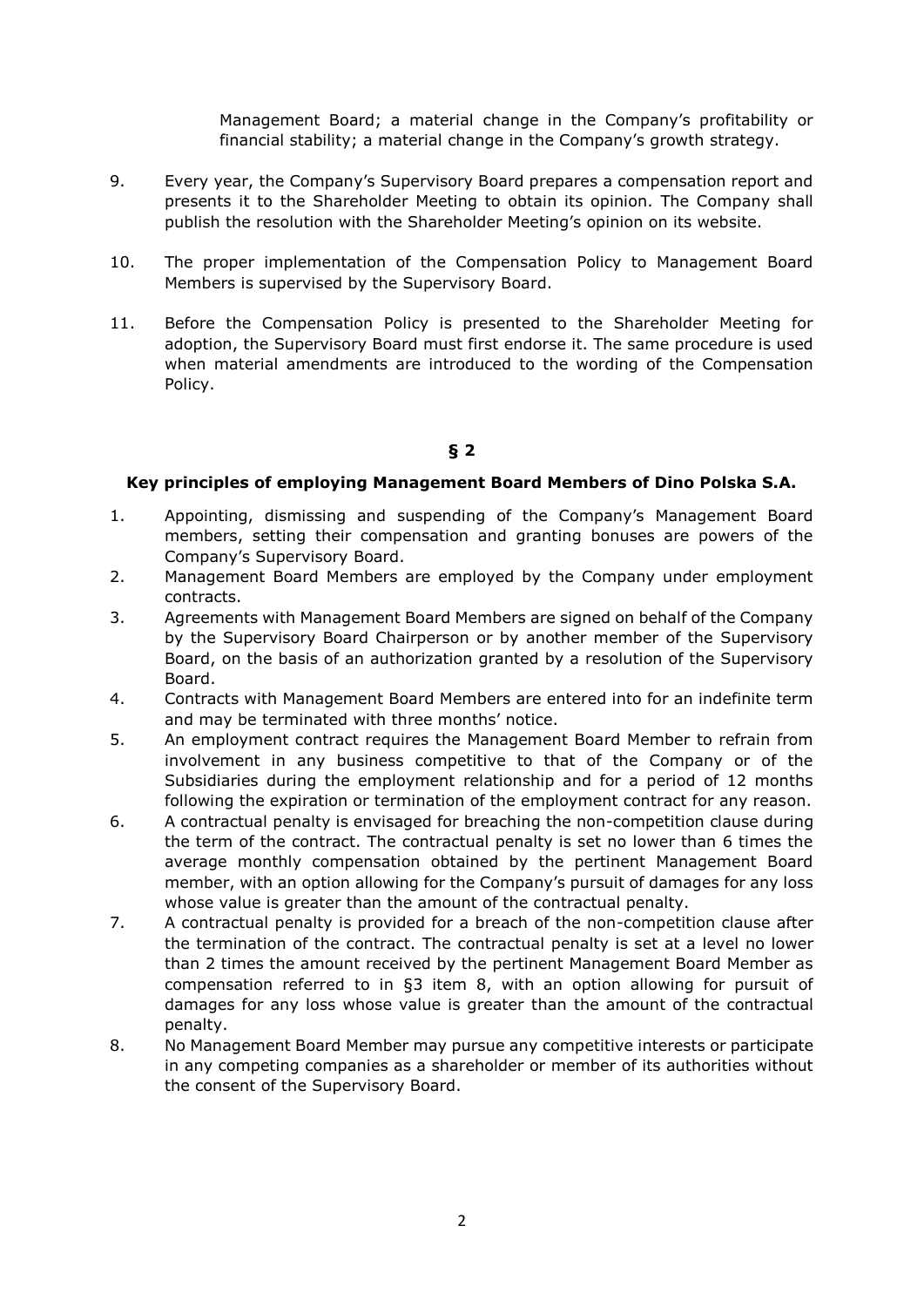### **Compensating the Management Board Members of Dino Polska S.A.**

- 1. Aiming to continue the Company's dynamic growth and its strategic objectives, more weight is placed on variable or bonus compensation in the total compensation payable to the Members of the Company's Management Board.
- 2. The Company's Supervisory Board sets the amount of compensation amount for the Members of the Company's Management Board while taking into consideration the following:
	- the Company's financial standing,
	- achieved results, experience and professional qualifications of a Management Board Member,
	- level of responsibility following from the position held.
- 3. Compensation of the Members of the Company's Management Board is set in a way that supports the achievement of strategic objectives of Dino Polska S.A. and ensures the maintenance of the Company's secure financial standing.
- 4. Compensation for the Management Board Members includes fixed and variable compensation.
- 5. The fixed compensation of Management Board Members should not be higher than 10 times the average compensation of a full-time employee in the Company.
- 6. Variable compensation is paid in the form of quarterly and annual bonuses:
	- bonuses should form gratification for a genuine contribution made to the Company's development and should motivate Management Board Members to perform the tasks entrusted to them in subsequent periods,
	- quarterly bonuses are discretionary in nature and are awarded for performing the budget planned and adopted by the Supervisory Board before the beginning of a financial year; the key budget items forming the basis for awarding the annual bonus are set in accordance with the Company's main strategic objectives as presented and updated in the Company's annual reports,
	- when awarding a quarterly bonus, the Supervisory Board also takes into consideration the effective operation of quality and safety procedures in the Company with regard to the quality and safety of products offered in the Dino stores as well as initiatives undertaken by the Company to reduce its environmental impact,
	- the quarterly bonus should not be higher than the fixed compensation received by the Management Board Member in a given quarter for sitting on the management boards of Dino Polska and its subsidiaries,
	- the annual bonus depends on the amount of the Company's consolidated net profit earned in the financial year for which it is paid,
	- the total amount of the annual bonus is 1% of the net profit earned by the Dino Polska Group (possibly after eliminating material non-recurring events), provided that the same pool is also used for awarding bonuses to other key managers of the Company who are not Management Board Members.
- 7. Each Management Board member is entitled to compensation for adherence to the non-competition clause referred to in § 2 sec. 5, after the termination of the employment relationship in an amount equivalent to 12 times the average monthly compensation obtained by each Management Board Member prior to such termination. The said compensation is payable in twelve monthly installments.
- 8. Management Board Members may be entitled to customary fringe benefits, such as reimbursement of expenses (including expenses related to using a private or leased car if they do not use a company car) and benefits in the form of life insurance or